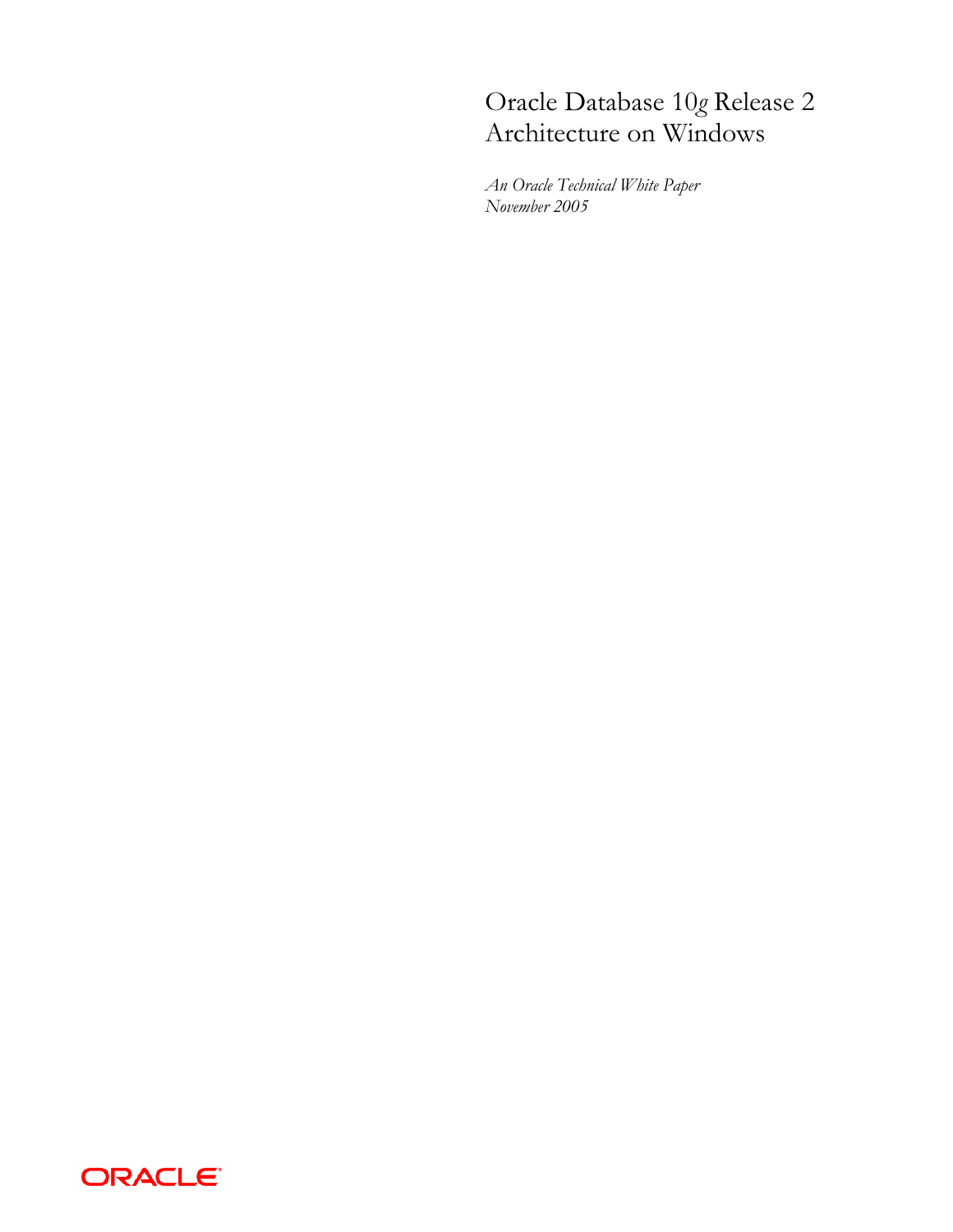# Oracle Database 10g Release 2 Architecture on Windows

| Oracle Database 10g Release 2 Architecture on Windows 4   |
|-----------------------------------------------------------|
|                                                           |
|                                                           |
|                                                           |
|                                                           |
|                                                           |
|                                                           |
|                                                           |
|                                                           |
| Non-Uniform Memory Access (NUMA) - New for Oracle 10.1 10 |
|                                                           |
|                                                           |
|                                                           |
|                                                           |
|                                                           |
|                                                           |
|                                                           |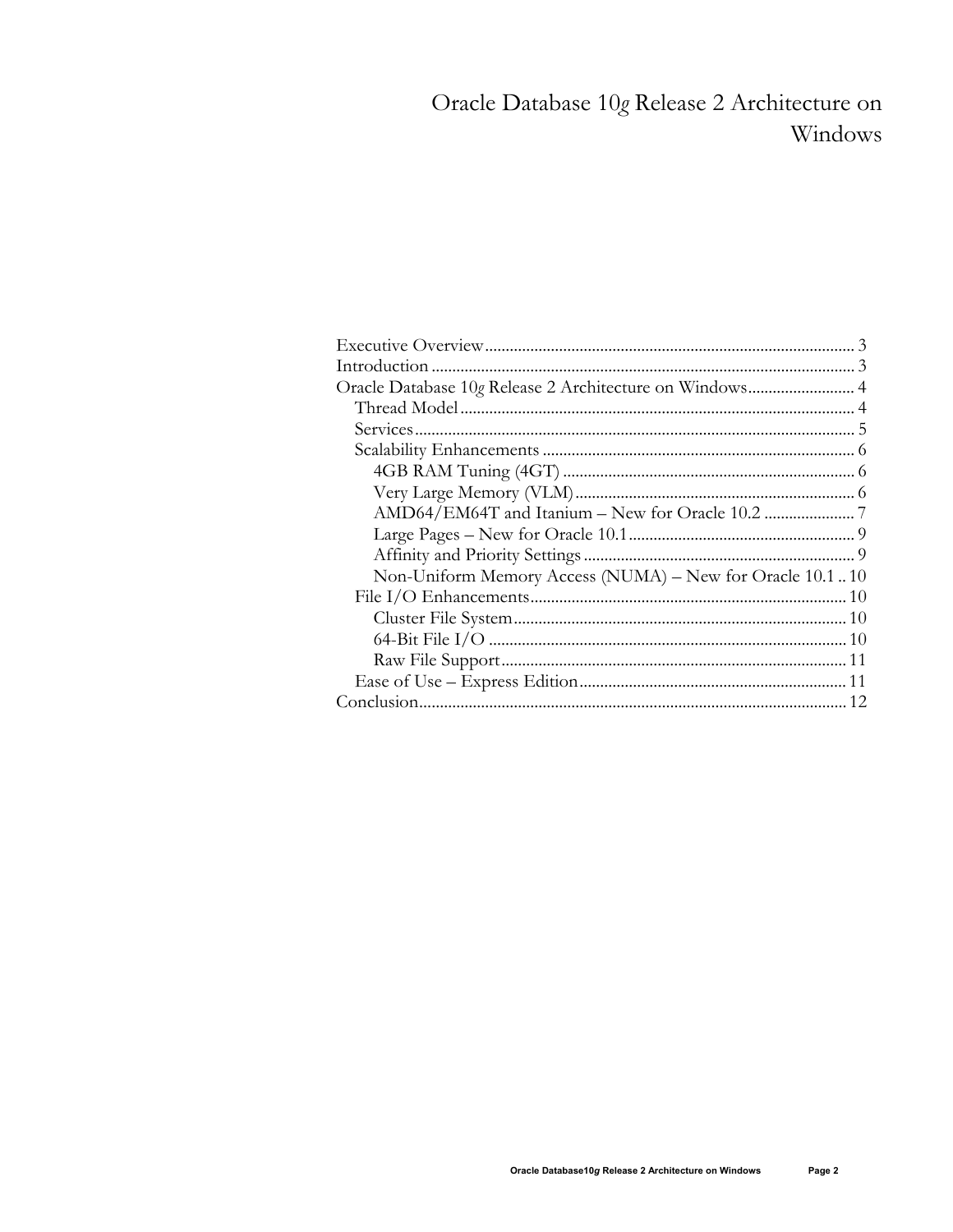## Oracle Database 10*g* Release 2 Architecture on Windows

## **EXECUTIVE OVERVIEW**

Oracle Database 10*g* Release 2 for Windows provides an optimized database solution for deployments that require enterprise scalability, reliability, and high performance. This paper describes the architecture of the Oracle database on Windows and how it differs from its counterparts on UNIX and Linux. By using a native, thread-based Windows service model, Oracle Database 10*g* Release 2 ensures high performance and scalability. The Oracle database includes many features that enhance scalability and performance by tightly integrating with the advanced features of the Windows operating system and the underlying hardware. Additional performance improvements have been made with the introduction of Large Page support and NUMA support in the first release of Oracle Database 10*g*. Oracle provides enterprise-class performance through the use of large and raw file support, large memory support, and grid computing.

This release introduces two new editions to the Oracle database family: a native 64 bit database for 64-bit Windows on AMD64/EM64T hardware and Oracle Database Express Edition (XE). AMD64/EM64T provides a second 64-bit hardware option in addition to the Itanium platform. 64-bit support provides greater scalability and performance over 32-bit systems. Oracle Database XE provides a small footprint database solution using a native Windows installer, perfect for development and prototyping scenarios.

## **INTRODUCTION**

The Oracle database has become one of the leading database solutions for the Windows platform. From the outset, Oracle's goal has been to provide the highest performing and most tightly integrated database on Windows and, as a result, Oracle invested early on to move its market-leading UNIX database technology to the Windows platform. In 1993, Oracle was the first company to provide a relational database for Windows NT.

Initially, Oracle's development efforts were concentrated on improving the performance and optimizing the architecture of the database on Windows. Oracle7 on Windows NT was redesigned to take advantage of several features unique to the Windows platform, including native thread support and integration with some of

**Oracle has always maintained a strong commitment to the Windows operating system. In 1993, Oracle was the first to release a relational database for Windows NT. Oracle has made specific changes to its database to improve its performance and usability on Windows.**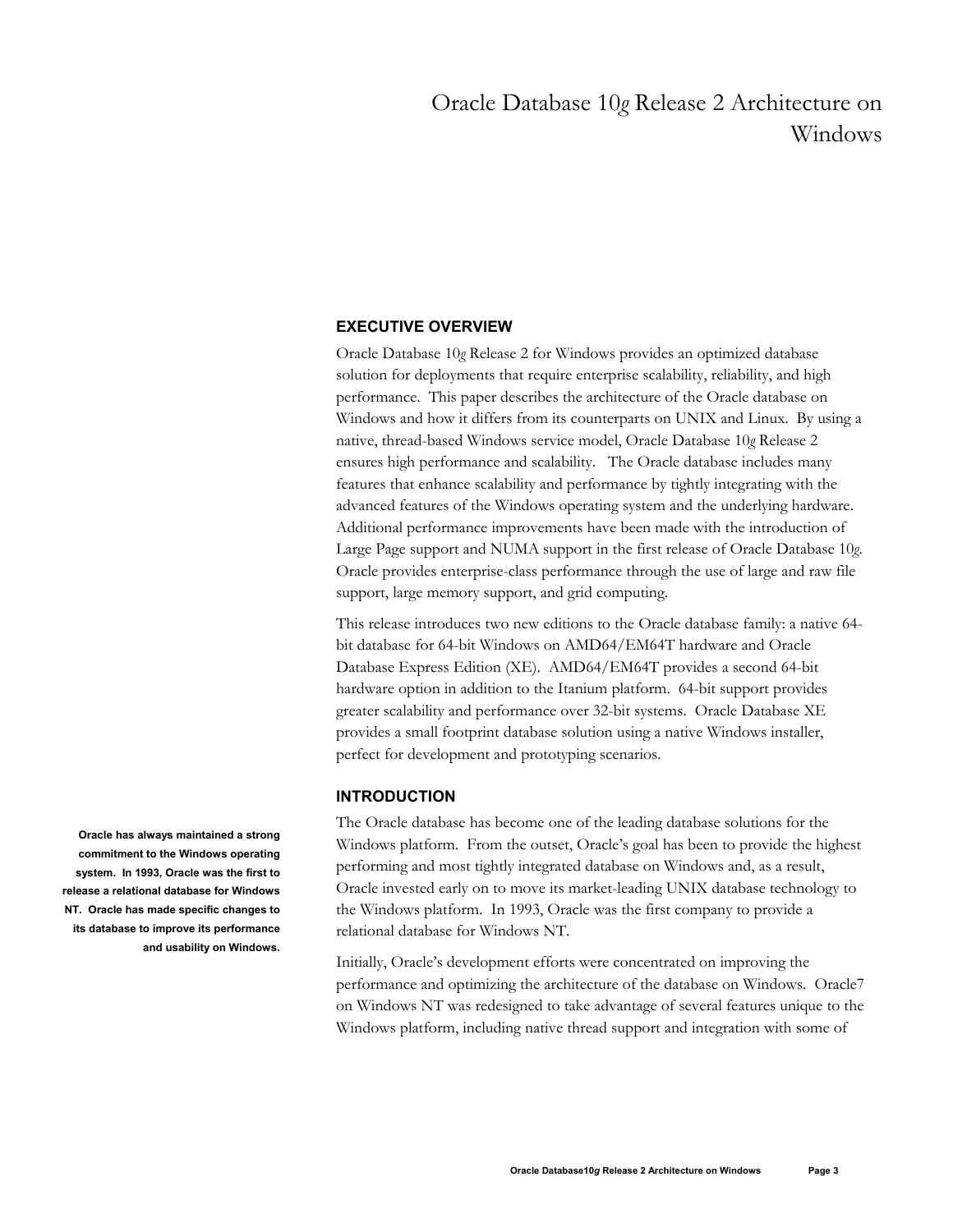the Windows administrative tools such as Performance Monitor and the Event Viewer.

The Oracle database on Windows has evolved from a basic level of operating system integration to utilize more advanced services in the Windows platform including 64-bit Itanium and 64-bit AMD64/EM64T systems. As always, Oracle is continuing to innovate and leverage new Windows technologies. This white paper discusses the architecture of Oracle Database 10*g* Release 2 on Windows in detail. It covers the more recent innovations to improve the Windows database, but does not cover features that apply to all hardware platforms.

## **ORACLE DATABASE 10***g* **RELEASE 2 ARCHITECTURE ON WINDOWS**

When running on Windows, Oracle Database 10*g* Release 2 contains the same features and functionality as it does on the various UNIX platforms that Oracle supports. However, the interface between the database and the operating system has been substantially modified to take advantage of the unique services provided by Windows. As a result, Oracle Database 10*g* Release 2 on Windows is not a straightforward port of the UNIX code base. Significant engineering work has been done to make sure that the database exploits Windows' capabilities to the fullest and also to guarantee that Oracle Database 10*g* Release 2 is a stable, reliable, and high performing system upon which to build applications.

## **Thread Model**

Compared to the Oracle database on UNIX, the most significant architectural change in Oracle Database 10*g* Release 2 on Windows is the conversion from a process-based server to a thread-based server. On UNIX, Oracle uses processes to implement background tasks such as database writer (DBW0), log writer (LGWR), dispatchers, shared servers, and the like. In addition, each dedicated connection made to the database causes another operating system process to be spawned on behalf of that session. On Windows, however, all of these processes are implemented as threads inside a single, large process. What this means is that for each Oracle database instance, there is only one process running on Windows for the Oracle database server itself. (Note: Other Oracle processes exist on Windows for other database services, such as the Enterprise Manager Database Console) Inside this process are many running threads, with each thread corresponding directly to a process in the UNIX architecture. So, if there were 100 Oracle processes running on UNIX for a particular instance, that same workload would be handled by 100 threads in one process on Windows.

Operationally, client applications connecting to the database are unaffected by this change in database architecture. Every effort has been made to ensure that the database operates in the same way on Windows as it does on other platforms, even though the internal process architecture has been converted to a thread-based approach.

**Oracle Database 10***g* **Release 2 has the same features and functionality on Windows as on UNIX. However, underneath the covers, significant work has been done to take advantage of Windows-specific operating system features to improve performance, reliability, and stability.** 

**The Oracle database architecture on Windows is based on threads, rather than processes. Threads provide faster context switches; a much simpler SGA allocation routine that does not require the use of shared memory; faster spawning of new connections; and decreased overall memory usage.**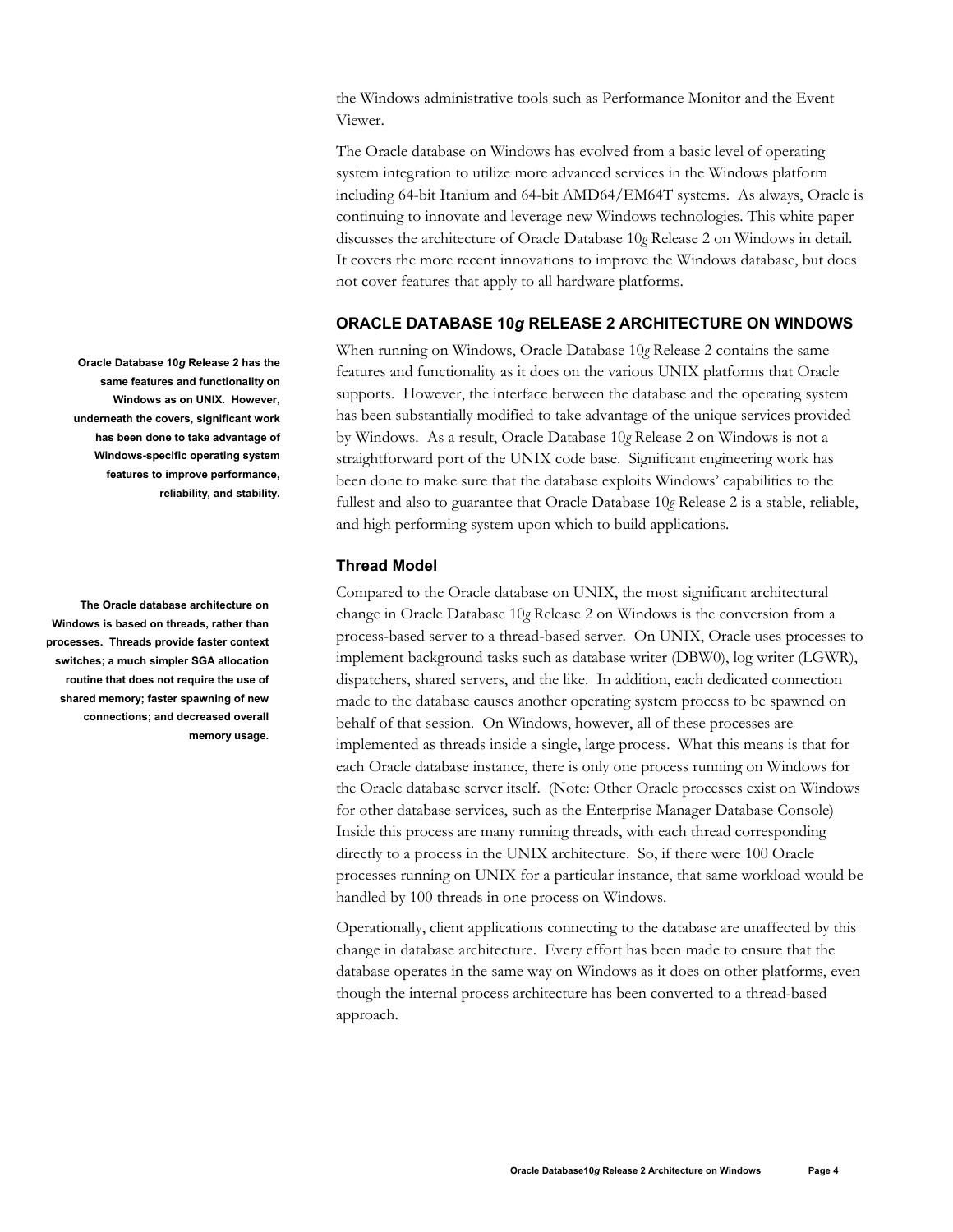The original motivation to move to a thread-based architecture had to do with performance issues with the first release of Windows NT when dealing with files shared among processes. Simply converting to a thread-based architecture and modifying no other code dramatically increased performance as this particular operating system bottleneck was avoided. No doubt that the original motivation for the change is no longer present; however, the thread architecture for Oracle remains since it has been proven to be a very stable, maintainable one. In addition, there are other benefits that arise out of the thread architecture. These include faster operating system context switches among threads, as opposed to processes; a much simpler System Global Area (SGA) allocation routine which does not require the use of shared memory; faster spawning of new connections since threads are more quickly created than processes; decreased memory usage since threads share more data structures than processes do; and finally, a perception that a threadbased model is somehow more "Windows-like" than a process-based one.

Internally, the code to implement the thread model is compact and very isolated from the main body of Oracle code. Fewer than 20 modules provide the entire infrastructure needed to implement the thread model. In addition, robustness has been added to the architecture through the use of exception handlers and also through routines used to track and de-allocate resources. Both of these additions help allow for 24x7 operation with no downtime due to resource leaks or an illbehaved program.

## **Services**

In addition to being thread-based, Oracle Database 10*g* Release 2 is not a typical Windows process. It is a Windows *service*, which is basically a background process that's registered with the operating system, started by Windows at boot time, and which runs under a particular security context. The conversion of Oracle into a service was necessary to allow the database to come up automatically upon system reboot, since services require no user interaction to start. When the Oracle database service starts, there are none of the typical Oracle threads running in the process. Instead, the process basically waits for an initial connection and startup request from SQL\*Plus, which will cause a foreground thread to start and then eventually cause the creation of the background threads and of the SGA. When the database is shutdown, all the threads that were created will terminate, but the process itself will continue to run and will wait for the next connection request and startup command. In addition to the Oracle database service, further support was added to automatically spawn SQL\*Plus to start up and open the database for use by clients.

The Oracle Net Listener is a service since it too needs to be running before users can connect to the database. Again, all of this it basically an implementation detail that does not affect how clients connect to or otherwise use the database, although this is very relevant for Windows database administrators.

**The Oracle database runs as a Windows service, which is a background process that can be started by Windows when booting up.**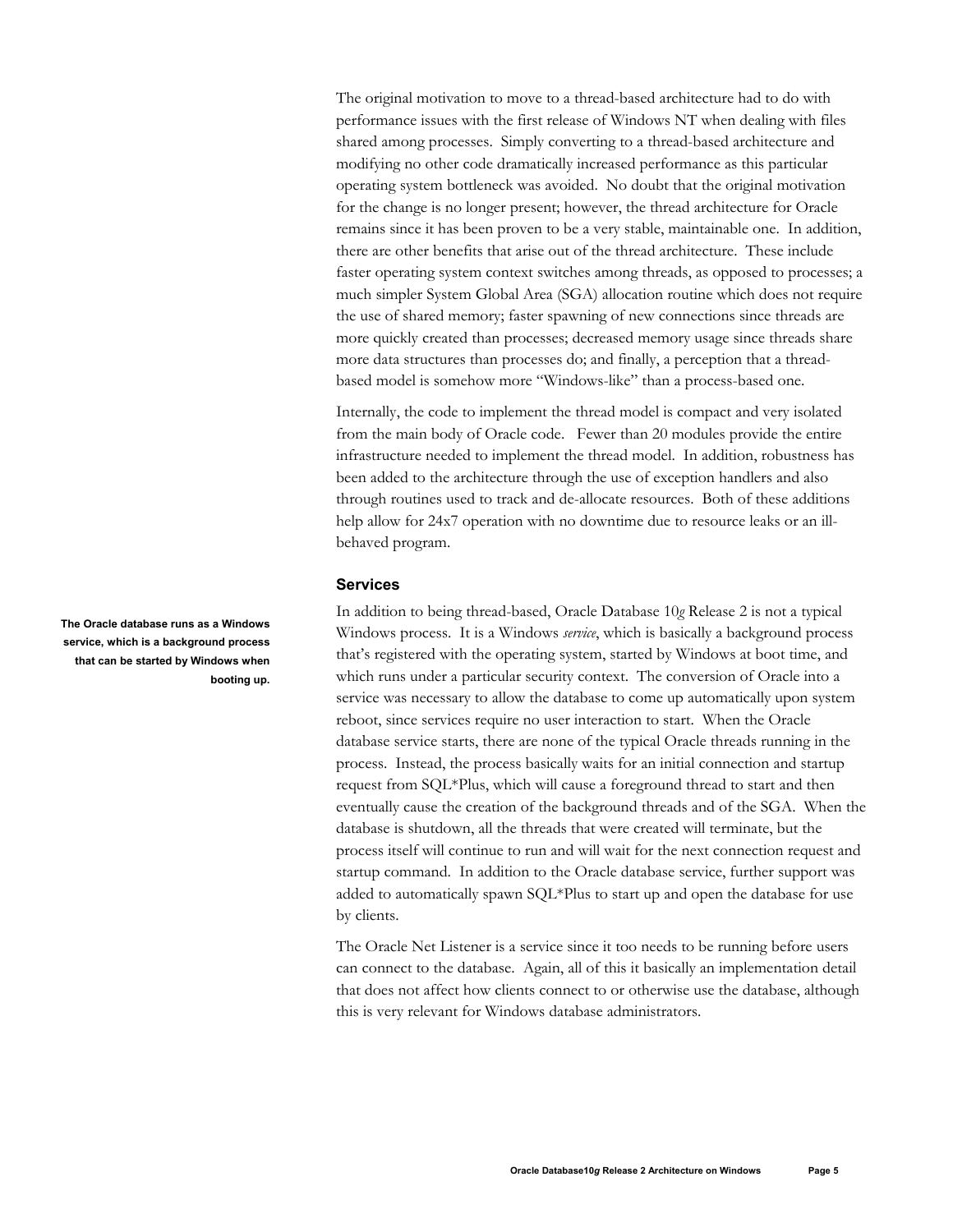**Over the years, Oracle has consistently built its database to serve large user populations. Oracle Real Application Clusters increases capacity for user connections and throughput by clustering multiple machines as one database.** 

**The Oracle database on Windows supports accessing large amounts of memory through a variety of means, including 4GB RAM Tuning, Very Large Memory, and Address Windowing Extensions. Because Oracle can use the maximum possible memory, 64GB, on 32-bit Windows, users experience better scalability and throughput.** 

## **Scalability Enhancements**

One of the key goals of the Oracle Database 10*g* Release 2 on Windows is to fully exploit any operating system and hardware technologies that can help increase scalability, throughput, and database capacity.

Much activity has been undertaken to support large numbers of connected database users on Windows. As far back as Oracle7 version 7.2, there have been customers in production with over 1000 concurrent connections to a single database instance on Windows NT. As time has progressed, that number has increased to a point where well over 2000 users can connect concurrently to a single database instance on a single node in production environments. When using the Oracle shared server architecture, which limits the number of threads running in the Oracle database process, over 10,000 simultaneous connections have been accomplished to a single database instance. In addition, network multiplexing and connection pooling features can also allow a large configuration to achieve more connected users to a single database instance.

In recent years, Windows database administrators have been able to further increase their user counts by employing new 64-bit hardware, either Itanium or AMD64/EM64T, and Oracle Real Application Clusters (RAC). 64-bit improvements are discussed later in this paper. Oracle RAC allows multiple server machines access to the same database files, thereby increasing capacity for user connections and at the same time increasing throughput as well.

#### **4GB RAM Tuning (4GT)**

32-bit Windows 2000 Server (Advanced and Datacenter editions) and 32-bit Windows Server 2003 (Enterprise and Datacenter editions) include a feature called 4GB RAM Tuning (4GT). This feature allows memory-intensive Windows applications to directly access up to 3GB of memory as opposed to the standard 2GB that is allowed in other Windows editions. The obvious benefit to the Oracle database is that 50% more memory becomes available for database use, which can increase SGA sizes or connection counts. All Oracle database server releases since version 7.3.4 have supported this feature with no modifications necessary to the standard Oracle installation. The only configuration change required is to ensure that the /3GB flag is used in Windows ' boot.ini file.

#### **Very Large Memory (VLM)**

A key Windows 2000-specific addition, originally supported with Oracle8*i*, was support for Very Large Memory (VLM) configurations. This feature allows the Oracle database on Windows to break through the 3GB address space limit normally imposed by 32-bit Windows. Specifically, a single database instance can now have access up to 64GB of database buffers when running on a machine and an O/S that support that much physical memory. This support in Oracle Database 10*g* Release 2 is very tightly integrated with the database buffer cache code inside the database kernel, thereby allowing very efficient use of the large amounts of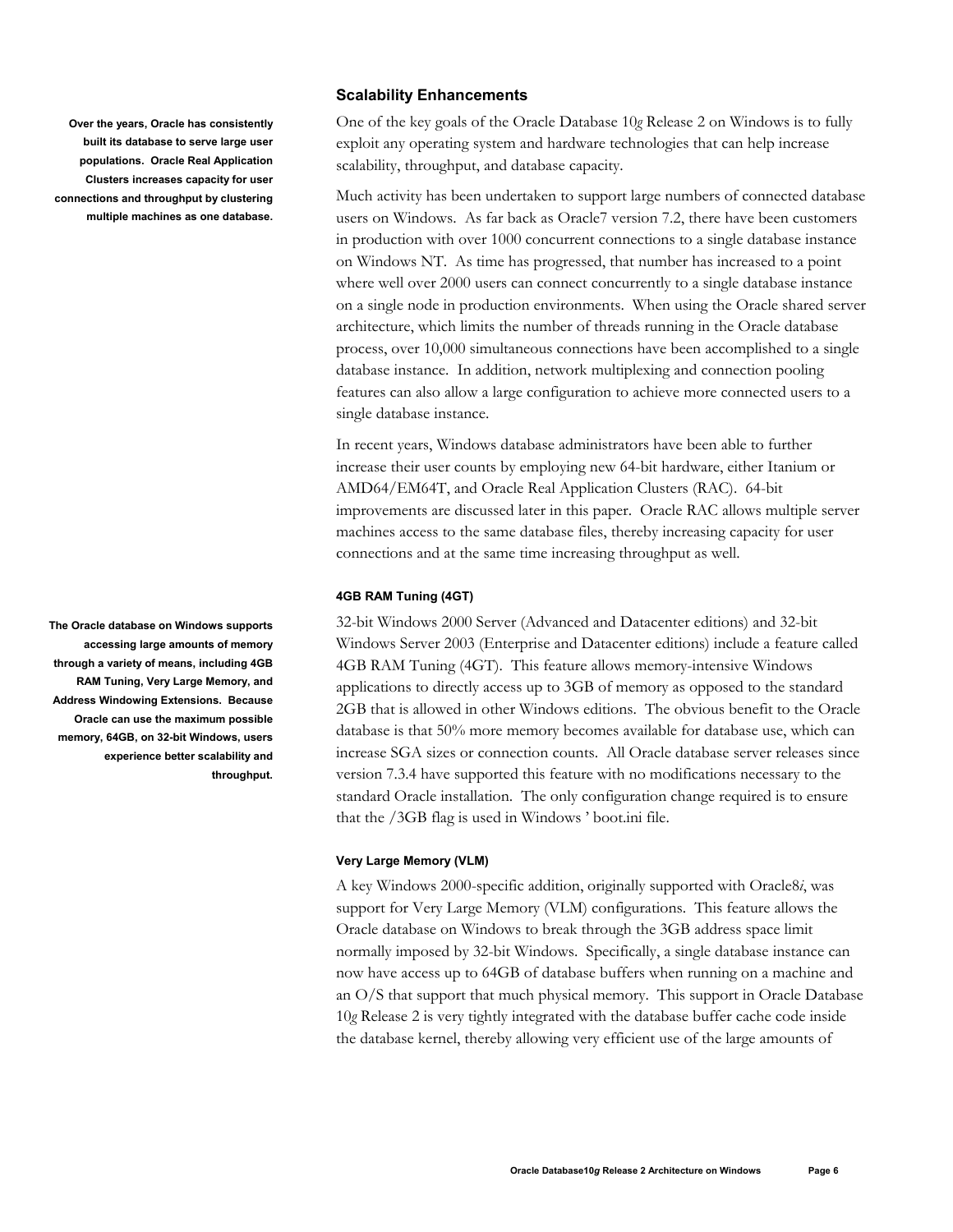RAM available for database buffers. By configuring a database with a large number of buffers, more data is cached in memory. This reduces the amount of disk I/O, which is considerably slower than retrieving data from memory. Using these features leads to a corresponding increase in database throughput and performance.

Under the covers, Oracle Database 10*g* Release 2 on Windows takes advantage of the Address Windowing Extensions (AWE), which are built into Windows 2000 and Windows Server 2003. AWE are a set of API calls that allow applications to access more than the traditional 3GB of RAM normally available to 32-bit Windows applications. The AWE interface takes advantage of the Intel Xeon architecture and provides a fast map/unmap interface to all memory in a machine. As such, when accessing memory above 4GB, applications do not have direct memory access strictly speaking. If the requested database buffer is in an area of memory above 4GB, it must be mapped from this area to memory below 4GB to make it accessible to the 32-bit database. While this is slower than direct memory access, it is considerably faster than using disk.

The AWE calls allow a large increase in database buffer usage up to 64GB of buffers total. This support is purely an in-memory change with no changes or modifications made to the database files themselves.

#### **AMD64/EM64T and Itanium – New for Oracle 10.2**

The next leap in Oracle database performance and scalability on Windows has been achieved with the 64-bit Oracle database on 64-bit Windows Server 2003. Two 64 bit platforms are available for Windows: the Intel Itanium platform and the AMD64 and Intel EM64T platform. Both platforms provide greater scalability and higher performance than their 32-bit counterpart.

Oracle is strongly committed to these 64-bit platforms. It was the first to make a database developer's release publicly available for 64-bit Windows on both Itanium and AMD64/EM64T. Oracle has continued to lead the way in 64-bit Windows computing by releasing a production version of the Oracle database on the same day that 64-bit Windows Server 2003 for Itanium was launched. Oracle's development teams have been working closely with Microsoft, Intel, and AMD to guarantee that the database works optimally on both sets of 64-bit hardware and operating systems.

With the release of Oracle Database 10*g* Release 2 on Windows, Oracle now supports 64-bit versions of the database on the Intel EM64T and AMD64 hardware platforms.

As with other Oracle 64-bit ports to different UNIX variants, a 64-bit port of the Oracle database to Windows is able to handle more connections, allocate much more memory, and provide much better throughput than the 32-bit version of the database on Windows. Oracle's performance and scalability greatly benefit from the larger caches and memory available on 64-bit systems. There is no longer a 4GB memory limitation as on 32-bit systems, making 64-bit Oracle perfect for large

**The next major scalability step for the Oracle database architecture has been achieved with the move to 64-bit AMD64/EM64T and Itanium platforms. Because the Oracle database has already been ported to other 64-bit platforms, the move to 64-bit Windows results in a stable, high performing database from Oracle.**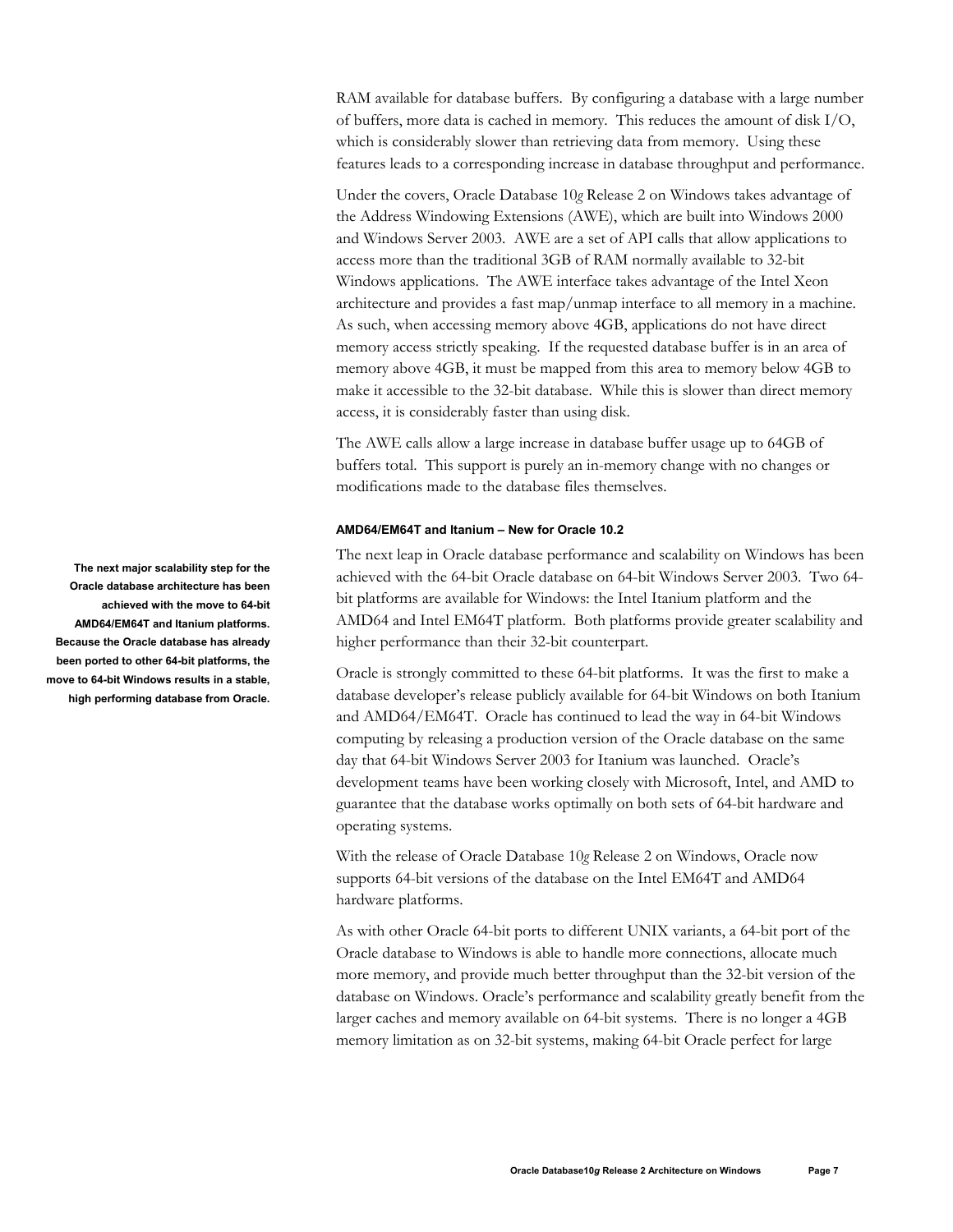transaction processing or business intelligence applications. Moreover, Oracle benefits from the improved parallelism, scheduling, and better throughput available on 64-bit architectures. All these performance enhancements are transparently available in the Oracle database; thus, they require no code changes for existing database deployments to use.

In addition to the inherent performance gain achieved by moving to 64-bit, one of the major transparent performance improvements employed by Oracle is profileguided optimization (PGO). With Intel's 64-bit Windows compiler, Oracle has designed its database to perform optimally for typical customer workloads on both Itanium and AMD64/EM64T. By using simulated customer workloads during compilation, a feedback loop is provided to the compiler, which then can analyze the most heavily and lightly used code paths. Based on that information, the compiler can arrange the code paths to be more efficient when run on 64-bit hardware. Just by using PGO with no other changes, Oracle has seen approximately a 15%-25% improvement in performance. The PGO improvements are transparent for existing applications, requiring no code changes.

The migration path from 32-bit to 64-bit Oracle is very straightforward. There is no need to recreate databases, nor is a full export and import required. All that is needed will be to copy the current datafiles to the new system, install the 64-bit version of Oracle, start the database as normal, and run a few SQL scripts to update the data dictionary.

From an architectural perspective, the current, proven thread-based architecture is used for the 64-bit port. As a result, creating the new 64-bit Oracle software basically entailed re-compiling, re-linking, re-testing and re-releasing the new version. Very little new code was written during the move to 64-bit since the underlying operating system APIs are substantially the same. In addition, since the Oracle database has already been ported to other 64-bit ports, moving to 64-bit is a straightforward process that will produce a quality, stable product in a very short period of time.

One of the benefits of using AMD64/EM64T is the ability to easily migrate applications from 32-bit to 64-bit on the same platform. With this hardware, customers can run the 32-bit Oracle database server and client on 32-bit Windows. In addition, they can run the operating system in 64-bit mode, while the Oracle client remains in 32-bit mode. This option provides an easier 32-bit to 64-bit migration path if there are multiple applications running on the same machine. Customers can migrate their applications to 64-bit in a staggered format.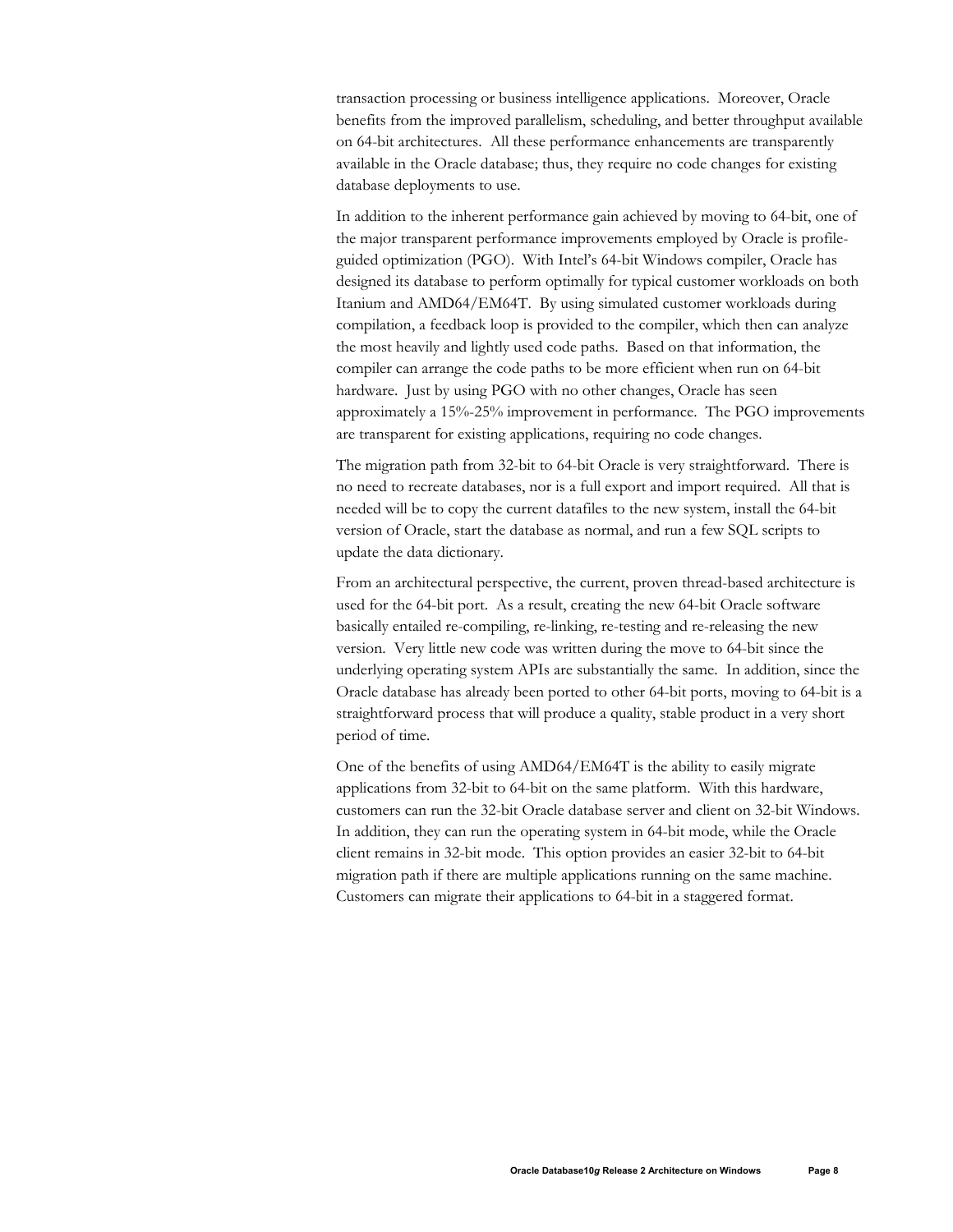**Large Page support boosts performance for memory-intensive database applications, especially in cases when the buffer cache is several gigabytes in size.** 

**Database administrators can assign CPU affinities and priorities to specific Oracle threads to improve their performance**.

#### **Large Pages – New for Oracle 10.1**

Large Page support is a new feature in Oracle Database 10*g* Release 1, which provides a performance boost for memory-intensive database instances on both 32 bit and 64-bit Windows Server 2003. By taking advantage of newly introduced operating system support, Oracle can now make more efficient use of processor memory addressing resources. Specifically, when Large Page support is enabled, the CPUs in the system will be able to more quickly access the Oracle database buffers in RAM. Instead of addressing the buffers in either 4KB (on 32-bit) or 8KB (on 64-bit) increments, the CPUs are instructed to use 4MB (on 32-bit) or 16MB (on 64-bit) page sizes when addressing the database buffers.

To enable this new feature, the registry variable ORA\_LPENABLE should be set to 1 in the Oracle key of the Windows Registry. This feature is particularly useful when the Oracle buffer cache is several gigabytes in size. Smaller-sized configurations will still see a gain when using Large Pages, but it will not be as great as when the database is accessing large amounts of memory.

#### **Affinity and Priority Settings**

The Oracle database supports the modification of both priority and affinity settings for the database process and individual threads in that process when running on Windows.

By modifying the value of the ORACLE\_PRIORITY registry setting, a database administrator can assign different Windows priorities to the individual background threads and also to the foreground threads as a whole. Likewise, the priority of the entire Oracle process can also be modified. In certain circumstances, this may improve performance slightly for some applications. For instance, if an application generates a great deal of log file activity, the priority of the LGWR thread can be increased to better handle the load put upon it. Likewise, if replication is heavily used, those threads that refresh data to and from remote databases can have their priority bumped up as well.

Much like the ORACLE\_PRIORITY setting, the ORACLE\_AFFINITY registry setting allows a database administrator to assign the entire Oracle process or individual threads in that process to particular CPUs or groups of CPUs in the system. Again, in certain cases, this can help performance. For instance, pinning DBW0 to a single CPU such that it does not migrate from one CPU to another can in some cases provide a slight performance improvement. Also, if there are other applications running on the system, using ORACLE\_AFFINITY can be a way to keep Oracle confined to a subset of the available CPUs in order to give the other applications time to run.

Both ORACLE\_PRIORITY and ORACLE\_AFFINITY are described in more detail in the Windows-specific documentation that accompanies Oracle Database 10*g* Release 2 on Windows.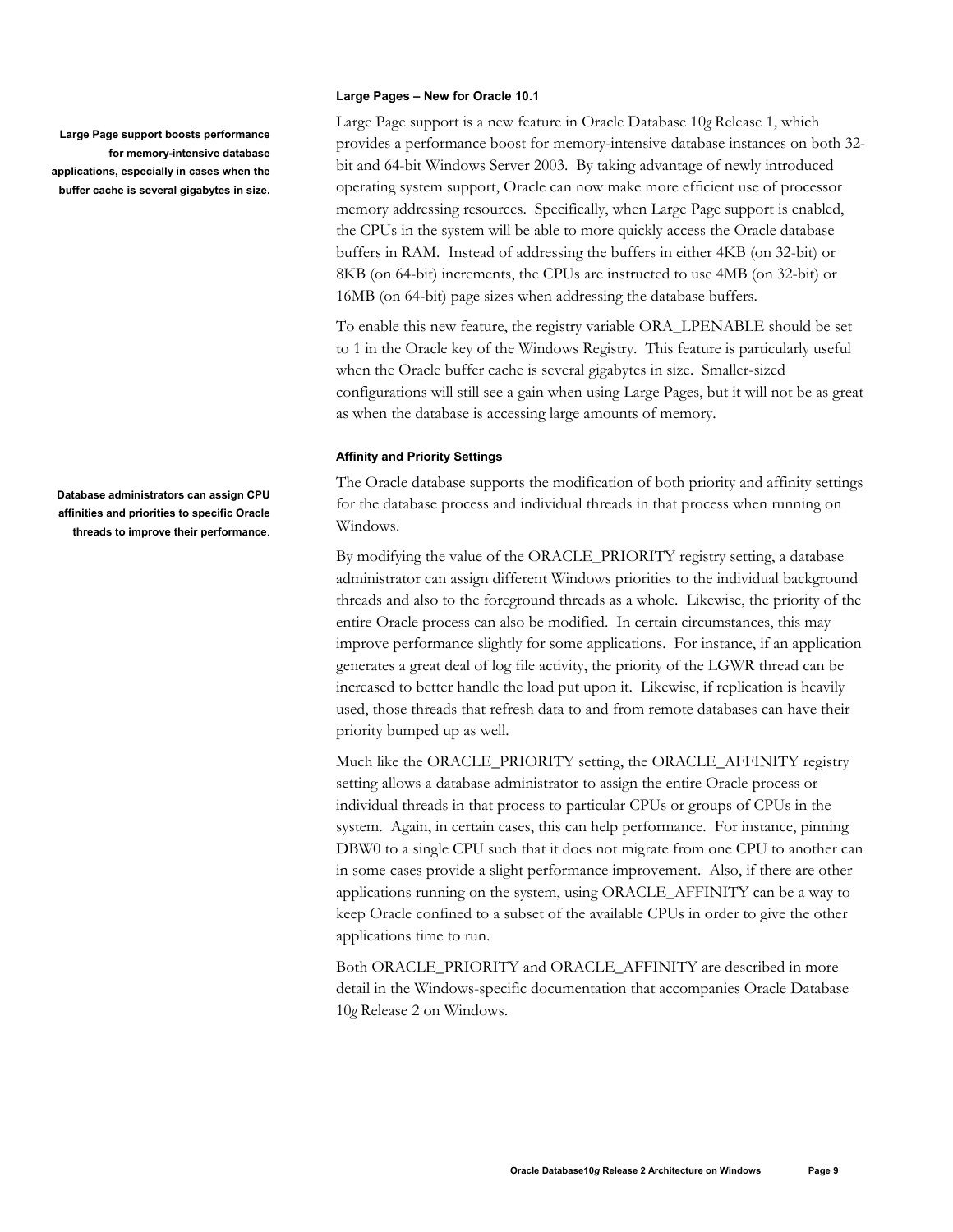**The Oracle database can automatically detect NUMA hardware and optimize itself by efficiently utilizing NUMA node affinities.** 

**The Oracle database on Windows supports a cluster file system, easing manageability. 64-bit file I/O support permits file sizes beyond 4GB. Raw files, or unformatted disk partitions, are supported to provide some performance gain over using a conventional file system.** 

### **Non-Uniform Memory Access (NUMA) – New for Oracle 10.1**

With the addition of Non-Uniform Memory Access (NUMA) support in Windows Server 2003, Oracle can now better exploit high-end NUMA hardware in which a single physical server is comprised of several computing "nodes". Since each node in a NUMA machine accesses different parts of physical RAM at different speeds, it is essential that the database can determine the topology of a NUMA machine and adjust its scheduling, memory allocations, and internal operations accordingly. In particular, when running on a NUMA machine on Windows Server 2003, Oracle Database 10*g* automatically sets the ORACLE\_AFFINITY setting to an appropriate default value at startup to maximize resource utilization on the machine. In addition, the memory allocations made by the database when allocating SGA and PGA memory are made in a NUMA-aware fashion such that the memory in the machine is accessed as efficiently as possible from all the various nodes in the server. Finally, the number of database writer threads is configured such that there is one per node, again as a performance-enhancing operation.

## **File I/O Enhancements**

Another area in which much work has been done in the Oracle database code concerns support for cluster files, large files, and raw files. The Oracle cluster file system is an integral part of Oracle Database 10*g* Release 2 that makes administration and installation of Oracle clusters easier on Windows. In an effort to guarantee that all features of Windows are fully exploited, the database supports 64-bit file I/O to allow the use of files larger than 4GB in size. In addition, physical and logical raw files are supported as data, log, and control files to enable Oracle Real Application Clusters (RAC) on Windows and for cases where performance needs to be maximized.

#### **Cluster File System**

With Oracle Database 10*g* Release 2, RAC manageability has been greatly improved through the Oracle cluster file system (CFS). The Oracle CFS was created for use with RAC specifically. Oracle RAC executables are installed on either the CFS or on raw files. In the latter case, at least one database instance runs on each node of the cluster. In a single Oracle home install with CFS, the database will exist on the shared storage, generally a storage array. The Oracle software will be accessible by all nodes in the cluster, but controlled by none. All CFS machines have equal access to all the data and can process any transaction. In this way, RAC with CFS ensures full database software redundancy for Windows clusters while simplifying installation and administration.

#### **64-Bit File I/O**

Internally, all Oracle database file I/O routines support 64-bit file offsets, meaning that there are no 2GB or 4GB file size limitations when it comes to data, log, or control files as is the case on some other platforms. In fact, the limitations that are in place are generic Oracle limitations across all ports. These limits include 4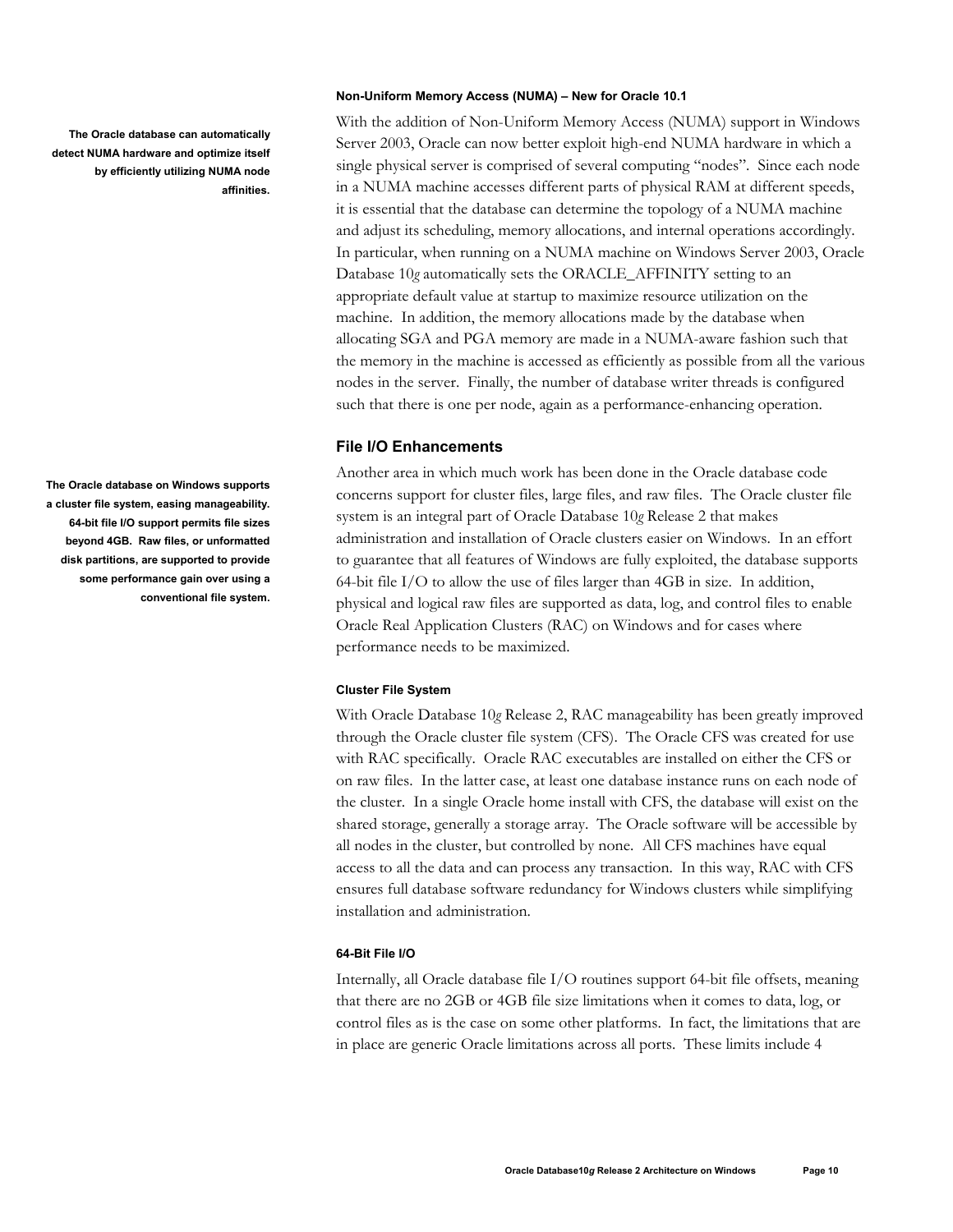million database blocks per file, 16KB maximum block size, and 64K files per database. If these values are multiplied, the maximum file size for a database file on Windows is calculated to be 64GB, while the maximum total database size supported (with 16KB database blocks) is 4 petabytes.

#### **Raw File Support**

Like UNIX, Windows supports the concept of raw files, which are basically unformatted disk partitions that can be used as one large file. Raw files have the benefit of no file system overhead, since they are unformatted partitions. As a result, using raw files for database or log files can produce a slight performance gain. However, the downside to using raw files is manageability since standard Windows commands do not support manipulating or backing up raw files. Therefore, raw files are generally used only by very high-end installations and by Oracle Real Application Clusters, requiring optimized performance.

To use a raw file, all Oracle requires is the filename specifying which drive letter or partition to use for the file. For instance, the filename \\.\PhysicalDrive3 tells Oracle to use the  $3<sup>rd</sup>$  physical drive as a physical raw file as part of the database. In addition, a file such as  $\lvert \lvert \lvert \lvert \lvert$  is an example of a raw file that has been assigned an alias for ease of understanding. Aliases can be assigned with the Oracle Object Link Manager (OLM). OLM provides an easy to use graphical interface and maintains the links across the cluster and reboots. When specifying raw filenames to Oracle, care must be taken to choose the right partition number or drive letter, as Oracle will simply overwrite anything on the drive specified when it adds the file to the database, even if it's already an NTFS or FAT formatted drive.

To Oracle, raw files are really no different from other Oracle database files. They are treated in the same way by Oracle and can be backed up and restored via Recovery Manager as any other file can be.

## **Ease of Use – Express Edition**

Oracle Database 10*g* Express Edition is a new database edition designed to be easy to use and install. It is a no-frills version of the proven Oracle database, absolutely free to use and distribute with a small disk and memory footprint. Database administration is done via a simple browser based interface called HTML DB. Applications can be developed using standard interfaces, including SQL, JDBC, ODBC, OLE DB, and Oracle Data Provider for .NET (ODP.NET). Oracle Database 10*g* Express Edition is available for any 32-bit Windows platform.

This edition is the natural choice for all database developers building lightweight applications. It uses a native Windows installer, familiar to any Windows user, rather than Oracle Universal Installer. The database server and client can be installed all at once for a stand-alone application or separately for a client-server application. Developers will be up and running with a database in ten minutes or less from download to install. Oracle Developer Tools for Visual Studio .NET, a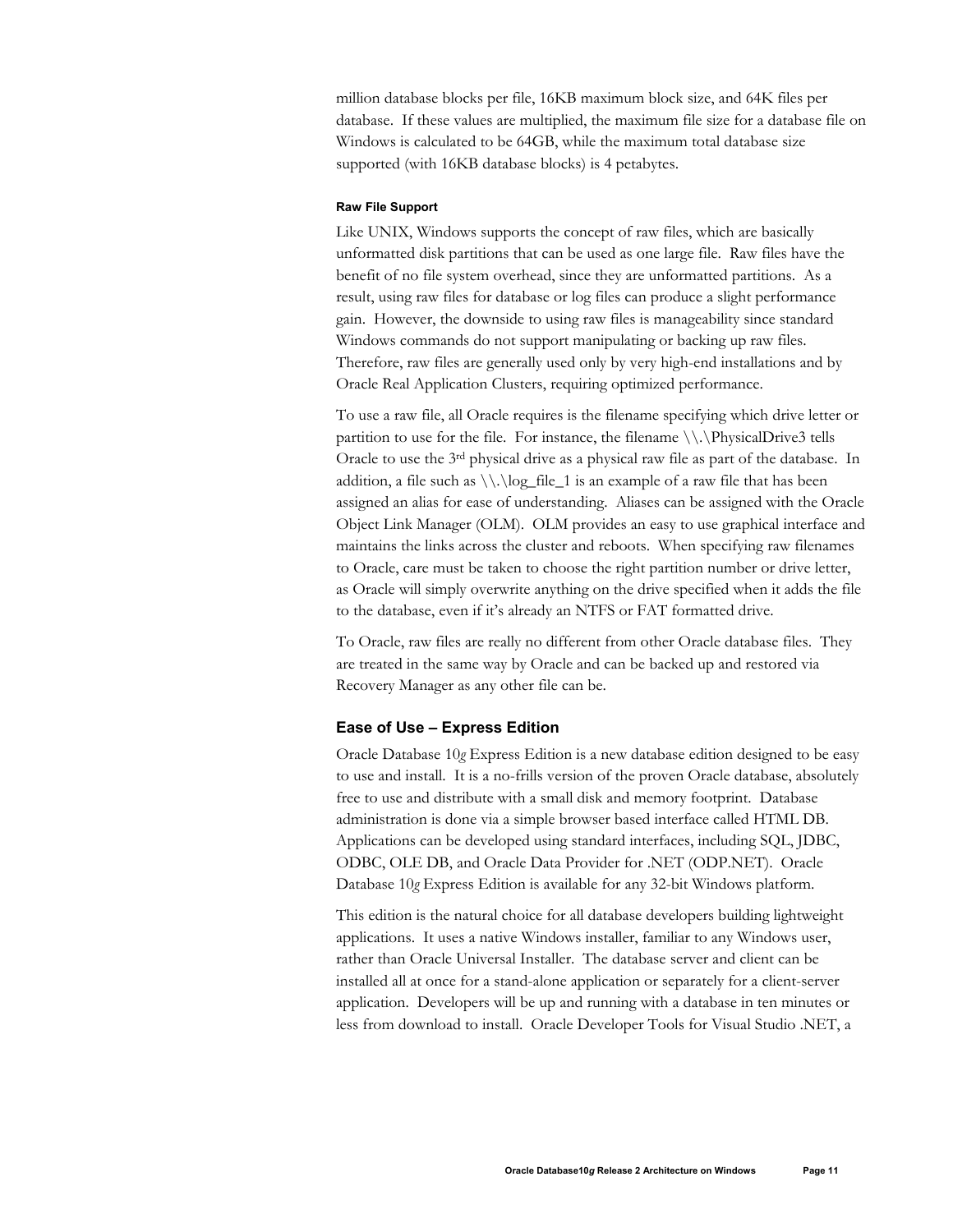plug-in for .NET development, is available as a separate install because it is not intended for run-time deployments.

Oracle Database 10*g* Express Edition provides the perfect environment for prototyping and developing database applications. Developers can start using this product risk-free because it is absolutely free to use and distribute. With the ability to seamlessly migrate to higher Oracle database editions, such as Standard Edition and Enterprise edition, they'll have the peace of mind that their application will never outgrow their database.

Independent software vendors can fully embed this database within their application, customizing Oracle Database 10g Express Edition to their exact specifications.

## **CONCLUSION**

Oracle has introduced significant new functionality with Oracle Database 10*g* Release 2 with new 64-bit support for AMD64/EM64T and a new Express Edition for lightweight database solutions. Oracle's Windows database has evolved from a port of its UNIX database server to a well-integrated native application that takes full advantage of the services and features of the Windows operating system and underlying hardware. Oracle continues to improve the performance, scalability, and capability of its database server on Windows, while at the same time producing a stable, highly functional platform on which to build applications. Oracle is fully committed to providing the highest performing database for both 32-bit and 64-bit Windows platforms.

For additional information about Oracle on Windows, visit:

Technical - http://otn.oracle.com/windows

Business - http://www.oracle.com/windows